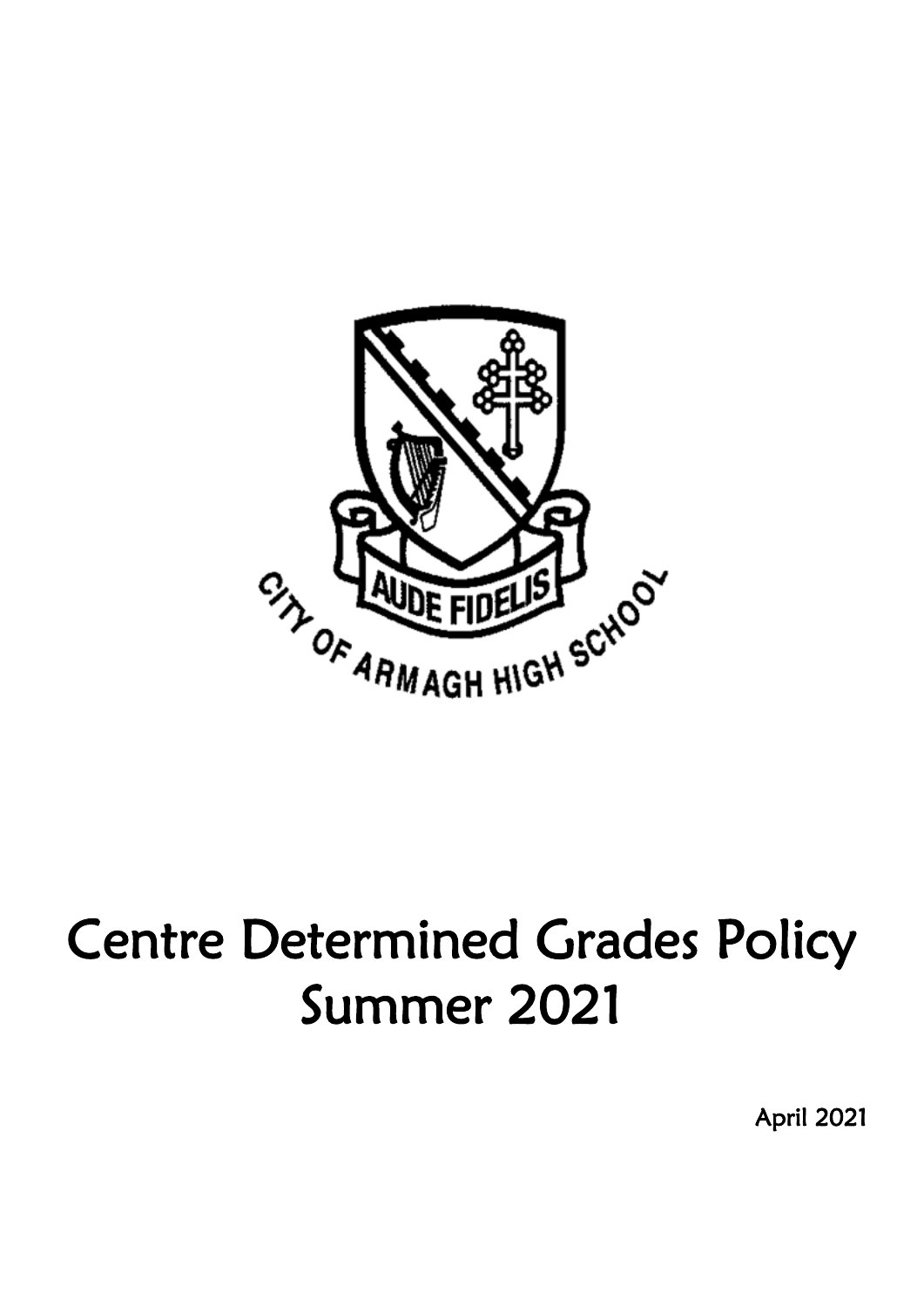#### Context & Rationale

The cancellation of all CCEA GCSE, AS and A2 examinations by the Minister of Education, Peter Weir MLA, on 6 January was followed on 2 March by a formal direction that the approach to the awarding of grades in Summer 2021 would be based on teachers' professional judgements.

In 2021 centres (schools) are asked to use a range of evidence to arrive at a professional and academic judgement of the standard at which each pupil is performing in the context of the specification for which they are entered and from this to provide a grade to CCEA and other awarding bodies.

This is very different from 2020, when centres were asked to supply a centre assessment grade based on their judgement of the grade a student would likely have achieved if they had been able to complete examinations. This requires CCEA and other awarding bodies to develop and use different processes than those used in 2020. It is acknowledged that this process places a not insignificant additional responsibility on staff.

Purpose of this policy:

• to ensure that the effective operation of the Centre Determined Grades process produces fair, objective, consistent and timely outcomes within and across departments;

• to ensure that all staff involved in producing Centre Determined Grades know, understand and can complete their roles in the process

• to ensure that Centre Determined Grades are produced in line with the process as published by JCQ, using the professional judgement of teachers, with internal moderation, ensuring quality and accuracy of the grades submitted to examination boards; and

• to ensure that the centre meets its obligations in relation to relevant legislation.

It is the responsibility of everyone involved in the generation of Centre Determined Grades to read, understand and implement this policy. The Centre Determined Grades policy will be in line with CCEA Alternative Arrangements – Process for Heads of Centre, JCQ Guidance on the Determination of grades for A, AS, GCSE grades summer 2021, subject specific guidance and any other information issued in relation to Summer 2021. As this guidance may be amended or updated, references in this policy will always relate to the most recently issued version. All staff involved in centre determined grades will support the implementation of alternative arrangements as set out by JCQ, including the CCEA review stage. Staff will familiarise themselves with all relevant guidance provided by CCEA, the JCQ requirements and the relevant centre policies.

Adopted by Board of Governors on 22/04/2021

Issued to staff on 23/04/2021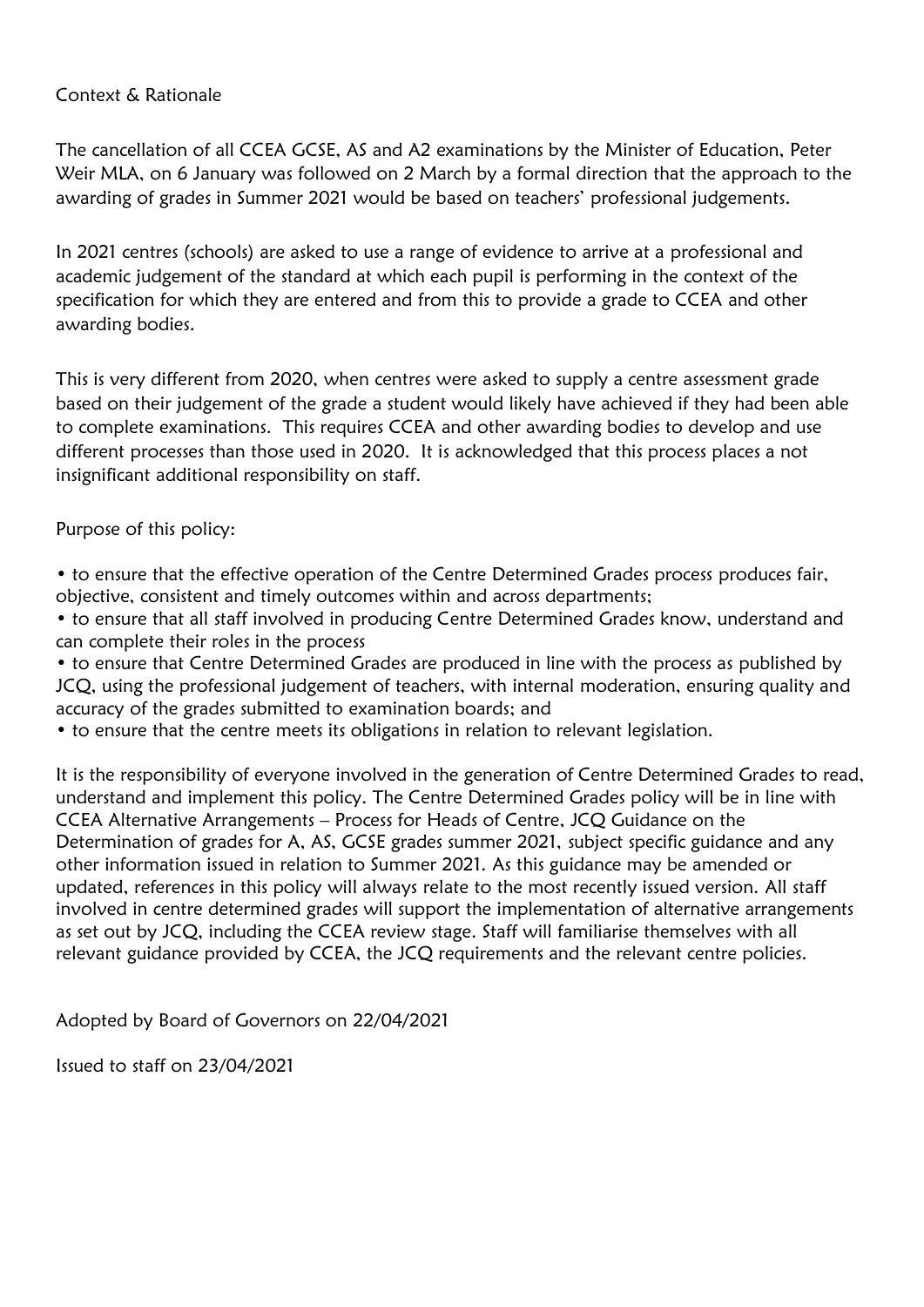There is a five-step process for the Summer 2021 awarding arrangements as outlined in the CCEA Alternative Arrangements – Process for Heads of Centre/ JCQ Guidance on the Determination of grades for A, AS, GCSE grades summer 2021. The following outlines the City of Armagh High School approach to the five-step process.

## Guidance and information readiness (March, April 2021)

All information provided by CCEA, other awarding bodies and JCQ will be disseminated upon receipt by the Examinations Officer. Training will be provided via the Lead assessors to all teaching staff and a process overview will be detailed by the Head of Centre to all teaching staff. Quality Assurance processes will be put into place via Subject Leader Team / Senior Leadership Team (SLT) link teachers and all subject leaders will propose their evidence to SLT link teachers. SLT link teachers will also quality assure final centre determined grades. SLT will report back to the Head of Centre.

#### Evidence gathering and provision of assessment resource (March, April and May 2021)

The centre will afford pupils the opportunity to undertake progress review assessments in high level control conditions. A further set of assessments will be undertaken in high level control conditions in May 2021. For CCEA courses, assessment resources will be used. Additional sessions will be put into place as needed by subject teachers with the support of the SENCO for Access Arrangements. All other available evidence will be collated and documented by teachers, subject leaders and SLT link teachers.

## Centre professional judgement and moderation (April and May)

Internal standardisation and moderation will take place prior to and following all assessments by subject teachers. Qualification procedure day 1 will be used to complete and check moderation by SLT link teachers. Subject teachers and SLT link teachers will consider bias and performance across the cohort.

#### Review of evidence and award (June and July)

City of Armagh High School will work with CCEA personnel as required to support the review of centre evidence and grade outcomes.

#### Post-Award review service (August and September)

City of Armagh High School will, following the issue of results, make provision for appeal to the centre and to CCEA and other awarding organisations.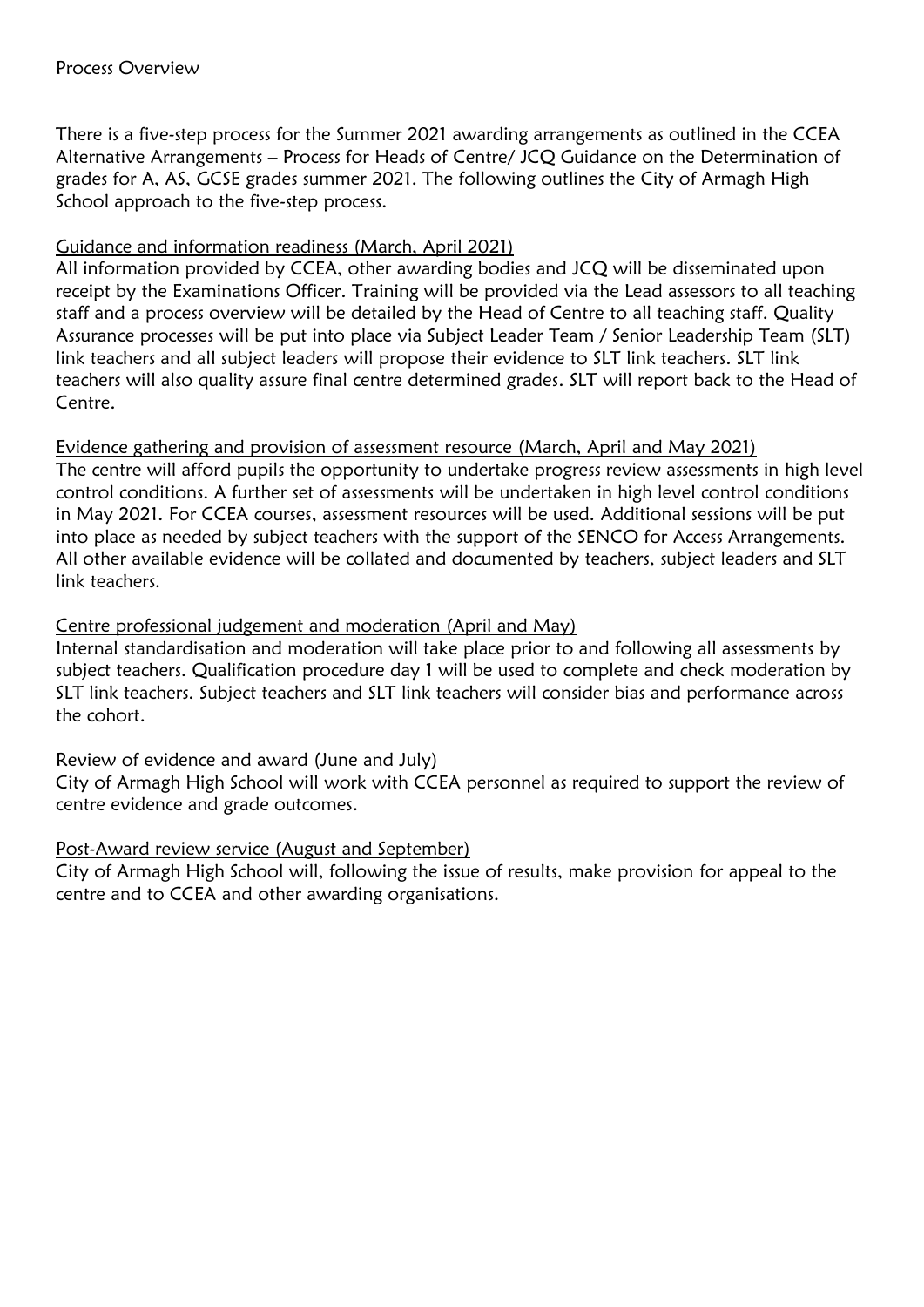#### Roles and Responsibilities

Roles and responsibilities of City of Armagh High School staff are outlined below:

The Board of Governors are responsible for approving the policy for producing Centre Determined Grades and must notify CCEA of arrangements, should the Head of Centre be unavailable to confirm the Centre Determined Grades.

The Principal as Head of Centre has overall responsibility for the centre as an examinations centre and will ensure the roles and responsibilities of all staff are defined. The Head of Centre will confirm that Centre Determined Grade judgements are accurate and represent the professional judgement made by staff.

The **Head of Centre** will ensure that the method of determining grades by the centre (in line with processes published by CCEA) uses the professional judgement of teachers, with internal moderation and participation in an external review process set out by CCEA/JCQ.

The Head of Centre will work collaboratively with CCEA/JCQ in terms of engaging with professional dialogue and the provision of evidence as requested.

The Senior Leadership Team (SLT) will provide support to staff involved in producing Centre Determined Grades. They will support the Head of Centre in the quality assurance of the final Centre Determined Grades. They have a role in achieving a consistent approach across departments and authenticating the preliminary outcomes in subjects where there is only one teacher. This will be agreed on a case-by-case basis but may include, for example, SLT or the Head of Centre validating the outcomes after comparing them with outcomes in associated subject areas where applicable.

Mrs K Mulholland and Mr T Hutchinson who attended the CCEA Chartered Institute of Educational Assessors (CIEA) training will act as Lead Assessors in the centre and disseminate the content of the programme to all teachers involved in producing Centre Determined Grades.

The Examinations Officer is responsible for ensuring accurate and timely entries are submitted to CCEA and other examination boards. The Examinations Officer must ensure that all information from CCEA/other examination boards is shared promptly with all relevant staff. The Examinations Officer will ensure that they know, understand and can use the CCEA Centre Manager Applications and other examination board applications. They will ensure that the centre's systems for data capture are enabled and that the Centre Determined Grades are submitted for each candidate entry by the published date(s) for Summer 2021.

The Examinations Officer is responsible for the administration of the final Centre Determined Grades and for managing the post-results services within the centre.

Heads of Department / Subject Leaders are responsible for leading the process in their departments, supporting departmental staff and ensuring all staff conduct assessments under the appropriate levels of control and have the information required to make accurate and fair judgements. They will ensure that a Head of Department Checklist or equivalent is completed for each qualification that they are submitting.

Additional support and, where appropriate, quality assurance measures will be provided for newly qualified teachers.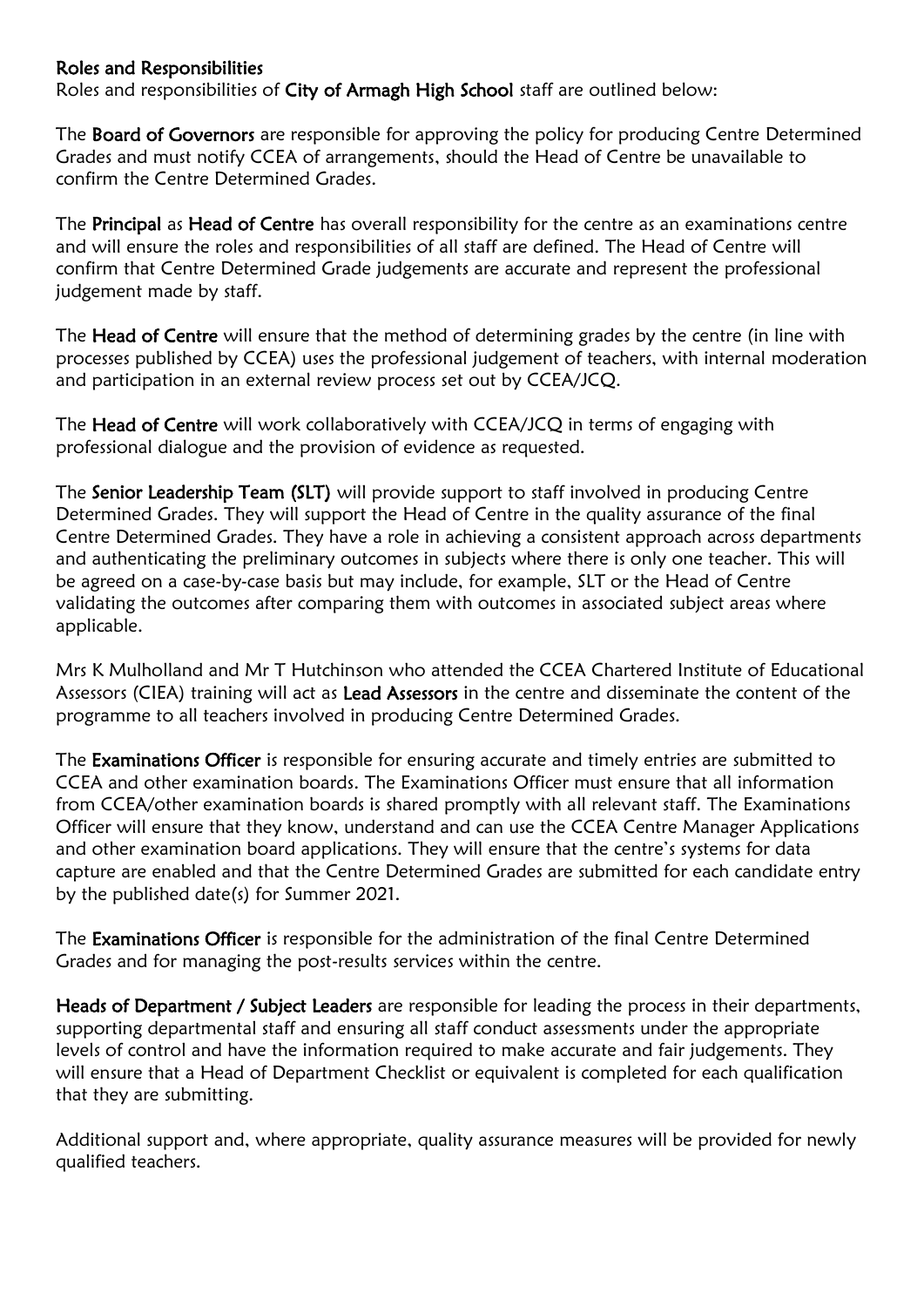Teachers are responsible for ensuring that they conduct assessments (which may include the optional assessment resource) under the centre's appropriate levels of control, where it is safe to do so, and that they have sufficient evidence, in line with the centre policy, to support Centre Determined Grades for each candidate they have entered for a qualification. They must ensure that the Centre Determined Grade they assign to each candidate is a fair, valid and reliable reflection of the assessed evidence available for each candidate. Teachers must ensure records are kept similar to the Candidate Assessment Record, to include a description of the assessment evidence used, the level of control for each assessment considered, and any other evidence that explains the final Centre Determined Grade submitted. Teachers have the responsibility for internal standardisation and moderating candidates' work, in conjunction with departmental colleagues and Senior Leaders as required. They must securely store and be able to retrieve evidence to support their decisions. The CCEA Candidate Assessment Records will be required for the candidates sampled by CCEA.

It is the responsibility of each person involved in the process of assigning Centre Determined Grades to be familiar with and adhere as closely as possible to this policy, to all other guidance provided by CCEA or other relevant awarding bodies and to seek advice and support from senior colleagues in the event of uncertainty relating to any aspect of the process.

#### Training, Support and Guidance

Teachers involved in determining grades must attend any centre-based training provided.

City of Armagh High School will engage fully with all training and support that CCEA has provided, including web-based support and training. Further general and subject-specific support and guidance can be found on the CCEA website at<https://ccea.org.uk/>

The centre policy will be supported through training provided by CCEA to Senior Leaders through the CIEA. Senior Leaders will disseminate this training to all teachers involved in producing Centre Determined Grades.

If relevant staff are unable to attend subject support meetings or training, they must delegate to the most suitable alternative member of staff and ensure that the information is shared at the earliest possible opportunity with all relevant staff. The SLT link teacher should be notified if no one from a department has been able to attend support meetings and the Senior Leadership Team will consider how this is addressed.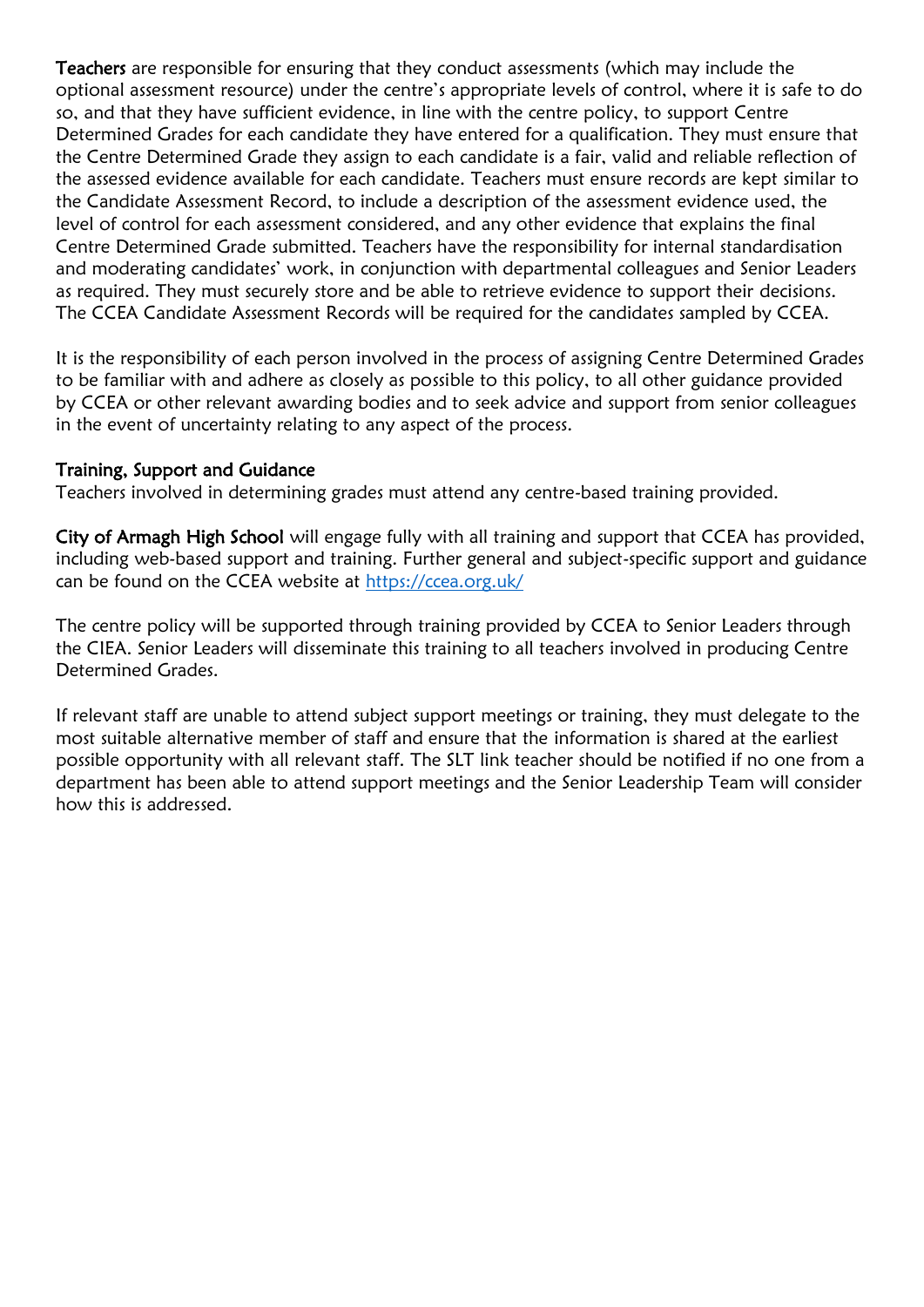| Training & support offered                               | Timescale             |
|----------------------------------------------------------|-----------------------|
| Discussion of Head of Centre Guidance                    | 9 March 2021          |
| Version 1.0 with SLT.                                    |                       |
| Overview of HOC guidance shared with all                 | 11 March 2021         |
| teaching staff.                                          |                       |
| SLT CDG links shared with all teaching staff.            |                       |
| Lead assessor training provided to all                   |                       |
| teaching staff.                                          |                       |
| Conflict of interest explained to all teaching<br>staff. |                       |
| Outline of timescales & principles to be                 | 15 March 2021         |
| adopted presented to all teaching staff.                 |                       |
| Individual subject leads meet with SLT CDG               | 30 March 2021         |
| link to propose evidence base.                           |                       |
| Lead Assessors avail of CIEA training.                   | 8 February – 22 March |
|                                                          |                       |
| Head of Centre attends CCEA Bi-monthly                   | January – May 2021    |
| briefings.                                               |                       |
| Circulation of Draft CDG policy to staff.                | 15 April              |
| Lead Assessor training to all teaching staff.            | 21 April              |
| Training on application of special                       |                       |
| consideration and completing the Candidate               |                       |
| Assessment Record.                                       |                       |
| SLT CDG link meeting to review evidence to               |                       |
| date and internal standardisation and                    |                       |
| moderation.                                              |                       |
| Presentation of CDG policy and processes to              | 22 April              |
| Board of Governors.                                      |                       |
| Staff avail of subject specific assistance.              | March / April 2021    |
|                                                          |                       |
| SLT CDG link meeting to support with                     | May 2021              |
| review of internal standardisation and                   |                       |
| moderation.                                              |                       |
| SLT CDG link meeting to finalise CDG's,                  | May / June 2021       |
| check for bias at subject level.                         |                       |

## Appropriate Evidence

CCEA aspires to a grading system which arrives at a holistic judgement of the grade a candidate is working at. In order to do this, it will be necessary to avail of a range of evidence. CCEA acknowledges the challenges this provides in that disruption to learning and teaching caused by the pandemic means that the learning experience and consequent performance of pupils will be different at different points of the course and in different subjects. To ensure the maximum amount of consistency in arriving at more secure decisions across the cohort, the same evidence should be used with respect to each pupil at a particular qualification. In arriving at a holistic judgement, it is important to understand that there can be no formulaic approach adopted. At the CCEA Principal's Briefing on 10 March, CCEA acknowledged this cannot be a "scientific approach" and confirmed that schools should not be 'weighting' evidence.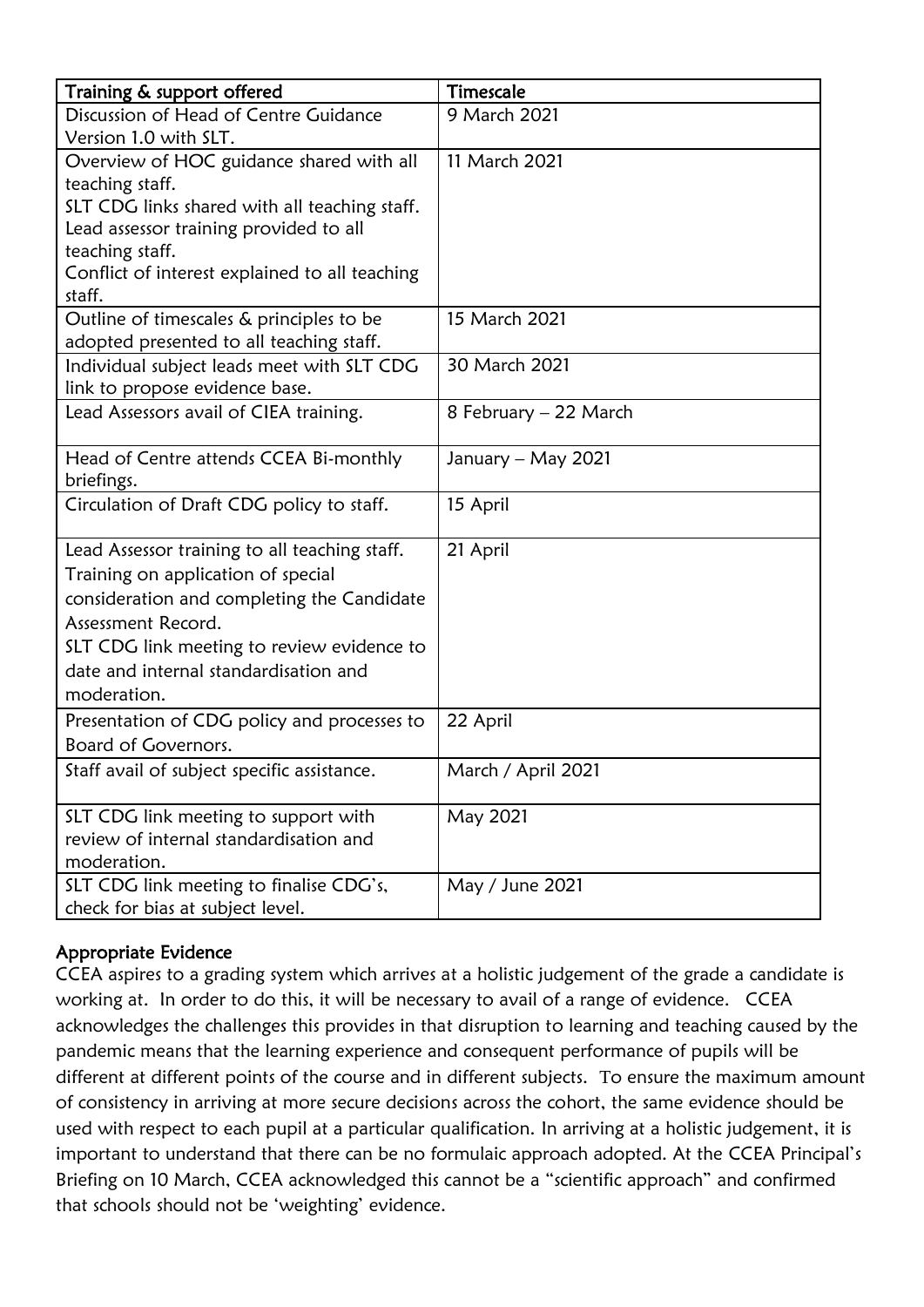City of Armagh High School may make use of the following candidate evidence in arriving at Centre Determined Grades. The first part of the list indicates the key evidence that will be considered. Evidence marked with an asterisk indicates evidence that may be used as a contingency:

- GCSE DAS and SAS Module Results
- CCEA assessment resources for 2021 adapted as appropriate
- CCEA/ other awarding body past papers which relate to the CCEA / other awarding body specifications
- Coursework or controlled assessments, even where not completed if applicable to the subject
- Mock examinations
- Progress review assessments
- Online exams
- Live papers
- Pupil portfolio
- Video recording of pupil performances
- OCN workbook
- Classroom assessments\*
- Assessment tracking results\*
- Homework\*
- Class work\*
- Work completed during lockdown\*

Specific evidence used at subject level will be recorded using the departmental assessment evidence grid proforma and is available, per subject, in appendix A. Where contingency evidence is used, this will be recorded on the individual candidate assessment record or equivalent.

City of Armagh High School will adopt an approach which will enable individual subject leaders, as subject specialists, to choose how the evidence is used to reach a supported decision, but the following must be taken into consideration:

- In reaching a holistic judgement, evidence generated in circumstances of high control is likely to have a greater degree of validity than evidence generated in circumstances of low control;
- In reaching a holistic judgement, it is expected that subject leaders will make use of evidence that shows performance across a range of aspects of the course or which (taken together) meets a range of Assessment Objectives;
- In reaching a holistic judgement, it is expected that subject leaders will make use of evidence of sufficient robustness involving a "suitable level of demand" (CCEA Principal's Briefing 03/03/21) to reflect the actual level of performance. Short fact tests, for instance, are unlikely to be any value in this regard; past paper or exam style questions would have more value.

City of Armagh High School will base all evidence on the relevant CCEA qualification specifications as set out in the CCEA Alternative Arrangements – Process for Heads of Centre/ JCQ Guidance on the Determination of grades for A, AS, GCSE grades summer 2021.

City of Armagh High School has considered the information provided by CCEA about unit omissions before the cancellation of examinations. These are detailed on the Summer 2021 Information Pre-Examination Cancellation section of the CCEA website.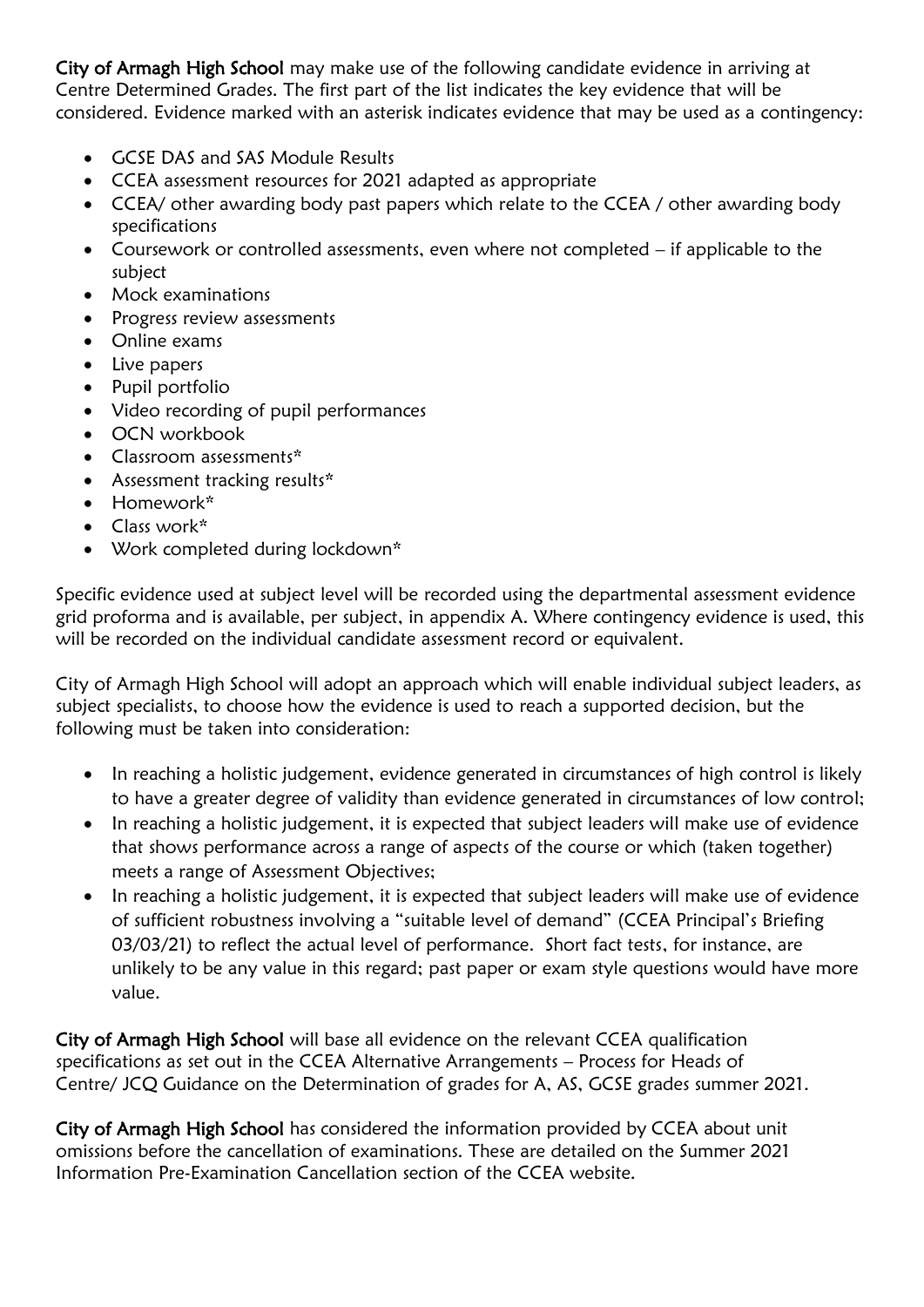City of Armagh High School is taking account of disruption that candidates have faced to their learning as a result of COVID-19, by adapting assessments to reflect only the content covered by the pupil.

Any adaptations that have been made will be recorded in the checklists provided by CCEA and will be based on the CCEA Alternative Arrangements – Process for Heads of Centre/ JCQ Guidance on the Determination of grades for A, AS, GCSE grades summer 2021.

City of Armagh High School subject teachers will inform pupils of the specific pieces of evidence that will be used to determine their grades and the evidence that will be used is stated within this policy. They will not be advised of the grade.

## Centre Determined Grades

City of Armagh High School will determine grades based on evidence that reflects the standard at which a candidate is performing, i.e. their demonstrated knowledge, understanding and skills regarding the specification content they have covered.

To make accurate judgements, teachers must have a clear understanding of:

- the range of skills, knowledge and understanding covered by the specification;
- the assessment requirements and the structure of the specification;
- the grade descriptions at key grades;
- the level of demand of the qualification assessments; and
- the weighting of each component/unit and the type of assessment.

Information on these aspects for each qualification will be drawn from the CCEA/other examination boards' specification, specimen assessment materials, past papers, controlled assessment/coursework assessment tasks, and Chief Examiner and Principal Moderator reports, which are available on the CCEA website at [www.ccea.org.uk](http://www.ccea.org.uk/) and other relevant exam board websites.

All teachers will complete the Candidate Assessment Record or equivalent and will forward to their Head of Department/Subject Leader. All teachers are responsible for ensuring that all evidence has been stored safely and is accessible to support the CCEA Review of Evidence and Award process. It is important that decisions are justified and recorded to show how the evidence was used to arrive at a fair and objective grade.

#### Internal Standardisation

In subjects where there is more than one teacher and/or class in the department, it is a requirement to carry out internal standardisation. The purpose of internal standardisation is to provide teachers with confidence in the grades they have assigned, to ensure fairness and objectivity of decisions, and to ensure consistency in the application of assessment criteria and standards. This allows for any teachers' differences to be resolved.

Internal standardisation will take place prior to and following all assessments by subject teachers where there is more than one teacher of a subject. Moderation will take place in all subjects by subject teachers when Centre Determined Grades have been assigned. These will be reviewed across all subjects at a centre level by SLT link teachers to ensure fairness to all students and that standards are consistent.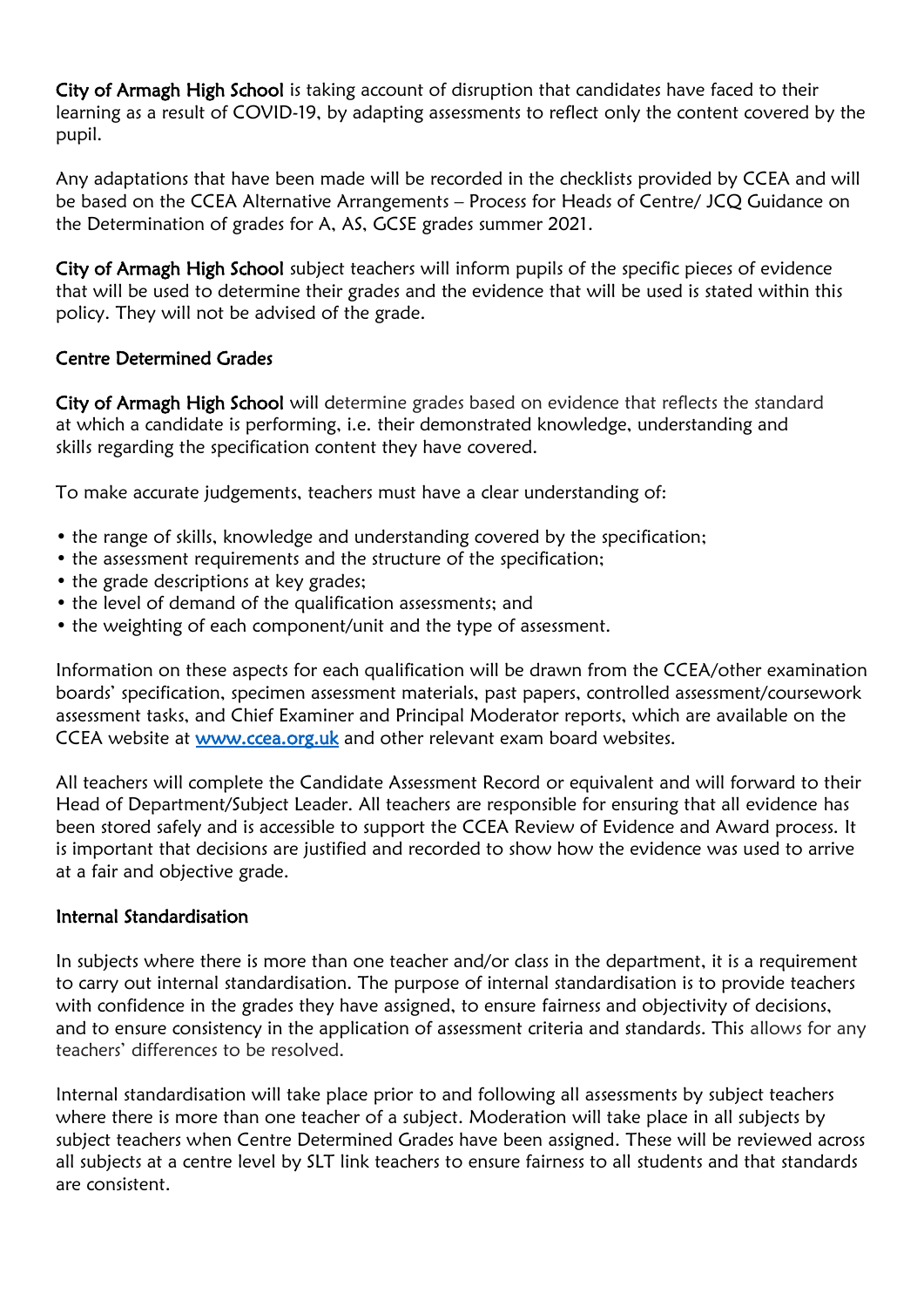Internal standardisation should include cross-checking of marking across the full range of marks and include candidates from each class. The Candidate Assessment Records, or similar records, will form the basis of discussions around decisions made.

As a result of the internal standardisation process, it may be necessary for a teacher or the Head of Department / Subject Leader to adjust the original decision:

- to match the standards as established and understood in the guidance provided; and
- to bring judgements into line with those of other teachers in the department.

In the context of internal standardisation, any necessary decisions will be made by the Head of Department / Subject Leader. They should complete the relevant checklist (Appendix 6 GCSE, AS and A Level Awarding Summer 2021: Alternative Arrangements – Process for Heads of Centre), which will record any adjustments and relevant information.

## Qualification Procedure Days (QPD's)

This is a novel and complex process which will require significant time to be done properly. The Department of Education has permitted two Qualification Procedure Days to enable teachers to work at the system. All teachers should attend school on QPDs. QPDs will be used exclusively for work on Centre Determined Grades e.g. marking, moderating, standardising, discussing holistic grading etc. Teachers not involved in determining grades for a particular qualification will work to support the departments in reaching their holistic judgements.

#### Comparison of Grades to Results for Previous Cohorts

After the grading judgements have been made, the centre will use trend data effectively to compare the grades for this year's cohort to cohorts from previous years when exams have taken place (2017 to 2019).

## Head of Centre Moderation and Declaration

City of Armagh High School undertakes to have a consistent approach across departments/subjects. The SLT link teacher will carry out moderation to include a review of marking, internal standardisation arrangements and will investigate whether decisions have been justified. Unexplained grade profiles will be considered and may result in a review of the evidence used or remarking. A record of decisions should be retained.

The moderation exercise will include professional discussions with Heads of Department. The SLT link teacher will consider both the subject and centre outcomes based on the evidence available. At all times, matters of concern will be reported back to the Head of Centre and Lead Assessors for further consideration.

The Head of Centre will submit a declaration on behalf of the centre. This will include a confirmation that the Centre Determined Grades for candidates are a true representation of their performance.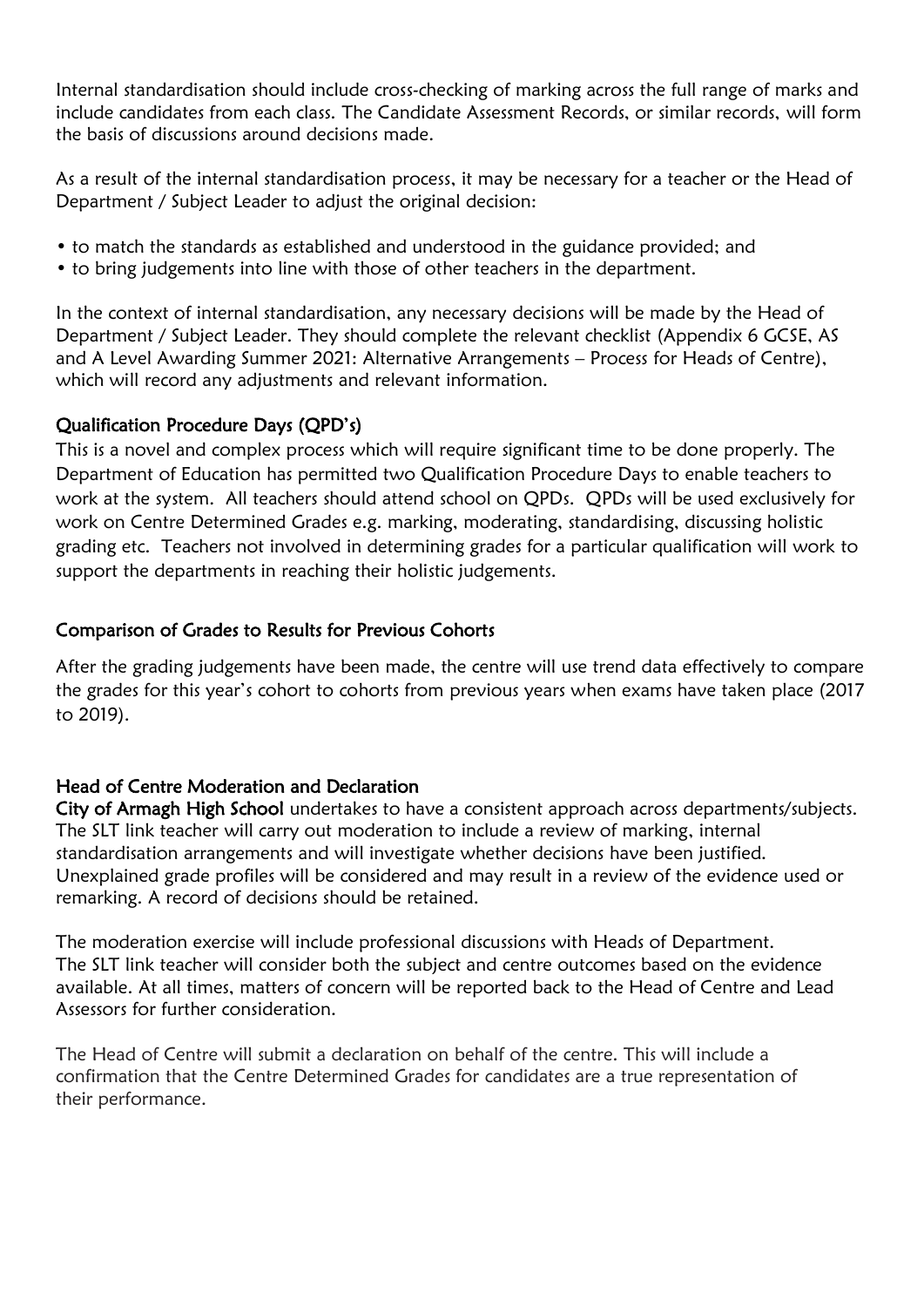## Access Arrangements and Special Consideration

City of Armagh High School will make every effort to ensure that these arrangements are in place when assessments are being taken. Details on access arrangements can be found in the JCQ document [Adjustments for candidates with disabilities and learning difficulties,](https://www.jcq.org.uk/wp-content/uploads/2020/08/AA-regs-2020-2021-version-for-website.pd) which is available on the JCQ website.

As public examinations have been cancelled, the normal application process to the awarding organisation for special consideration will not apply this summer in the usual manner. However, where illness or other personal circumstances, covered by the JCQ guidelines, might have affected the candidate's standard of performance, City of Armagh High School will take account of this when making judgements. The centre will record how they have determined any impact of illness or personal circumstances and how this was incorporated into their judgements in the Candidate Assessment Record, or similar records. City of Armagh High School will ensure consistency in the application of special consideration by following the guidance on pages 4–7 of the JCQ document [A guide to the special consideration process, with effect from 1 September 2020.](https://www.jcq.org.uk/wp-content/uploads/2020/08/A-guide-to-the-spec-con-process-202021-Website-version.pdf)

## Bias and Discrimination

City of Armagh High School will fulfil its duties and responsibilities concerning relevant equality and disability requirements.

Mrs K Mulholland and Mr T Hutchinson will disseminate guidance from the CIEA training on potential bias in judgements, including the challenges and solutions relevant to a holistic approach to assessing the validity of assessment judgements. This will include information on:

• sources of unfairness and bias (situations/contexts, difficulty, presentation and format, language, conditions for assessment and marker pre-conceptions);

• minimising bias (how to minimise bias in questions and marking, and hidden forms of bias); and

• bias in teacher assessments.

To avoid bias and discrimination, all staff involved in Centre Determined Grades will consider that:

- unconscious bias can skew judgements;
- the evidence should be valued for its own merit as an indication of performance and attainment;
- Centre Determined Grades should not be influenced by positive or challenging personal circumstances, character, behaviour, appearance, socio-economic background, or the performance of candidates' siblings;
- unconscious bias is more likely to occur when quick opinions are formed; and

• having effective internal standardisation will help to ensure that there is consideration from different perspectives.

#### Recording Decisions and Retention of Evidence and Data

It is fundamental that teachers and Heads of Department maintain records that show how Centre Determined Grades have been produced and internally standardised, including the rationale for decisions in relation to individual marks/grades. All evidence used to support the grade determined for each candidate will be retained electronically on the C2k network as per the City of Armagh High School's ICT Staff Acceptable Use Agreement.

It is essential that there are robust, accurate and secure records of decisions and retention of evidence to comply with data protection legislation and in anticipation of centre moderation and the CCEA Review of Evidence and Award process and potential appeals.

When requested, evidence will be uploaded via the CCEA application used to submit the Centre Determined Grades.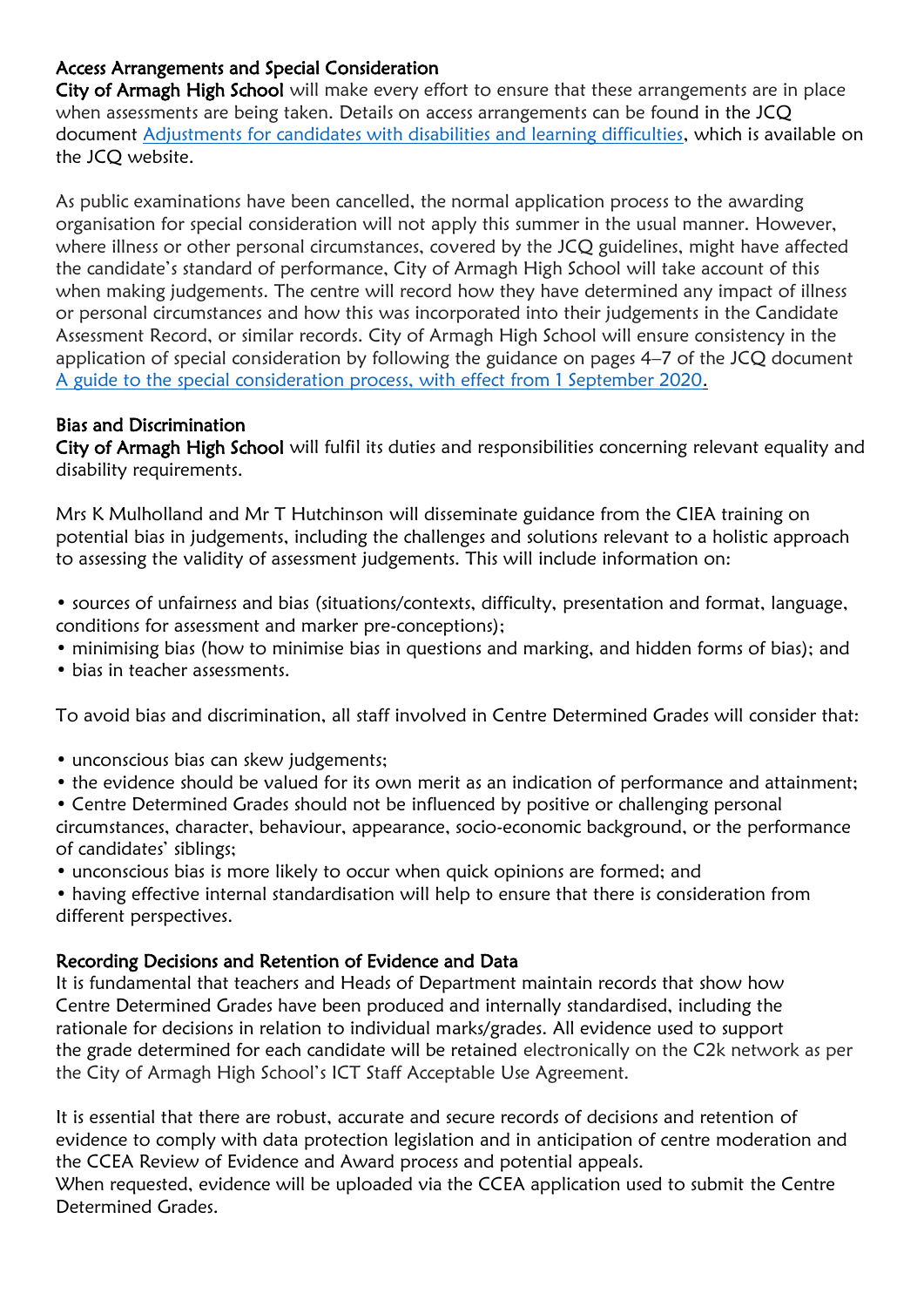The following documentation must be fully and accurately completed and retained securely:

- CCEA Candidate Assessment Records, or similar records;
- CCEA Head of Department Checklists and Departmental Assessment Evidence Grid;
- CCEA Head of Centre Declaration.

## Confidentiality

City of Armagh High School will not disclose any candidates' Centre Determined Grades in advance of the official issue of results. This is in keeping with the centre's data protection policy and CCEA requirements.

## Malpractice/Maladministration

City of Armagh High School will act ethically, to uphold the integrity of the qualifications system and to report potential cases of malpractice or maladministration to CCEA for investigation. There may be instances where the centre or individual teachers are put under improper pressure from a candidate or their parent/carer to influence the decision-making on a grade. Any improper pressure must be reported to CCEA, who may investigate this as potential malpractice or maladministration.

Other examples of potential malpractice include:

- deception;
- improper assistance to a candidate;
- failure to appropriately authenticate a candidate's work;
- over-direction of candidates in preparation for assessments;
- the centre submitting grades not supported by evidence or that they know to be inaccurate;
- centres entering candidate(s) who were not originally intending to cash in a grade in the Summer 2021 series;

• failure to engage as requested with CCEA/other examination boards during the review stage of the process; and

• failure to keep appropriate records of decisions made and Centre Determined Grades.

The consequences of malpractice or maladministration are as published in the JCQ guidance [Suspected Malpractice: Policies and Procedures](https://www.jcq.org.uk/wp-content/uploads/2020/09/Malpractice_20-21_v2-1.pdf), which is available on the JCQ website, and include the risk of a delay to candidates receiving their grades, up to and including removal of centre status.

#### Conflicts of Interest

To protect the integrity of assessments, staff must declare any potential conflicts of interest to the Head of Centre. Instances when there may be a conflict include teaching and preparing members of their family or close friends for qualifications that include internally assessed components.

The Head of Centre will take the appropriate actions to manage any potential conflicts of interest arising with centre staff, following the requirements set out in CCEA's Alternative Arrangements – Process for Heads of Centre/ JCQ Guidance on the Determination of grades for A, AS, GCSE grades summer 2021 document issued in March 2021.

## **Results**

City of Armagh High School adheres fully to JCQ procedures and protocols on the issue of results. The JCQ document Notice to Centres - release of general qualification results, June 2021 examinations provides detailed information for heads of centres, senior leaders and examination officers. Advice and guidance to students upon issue of results will be implemented by the centre.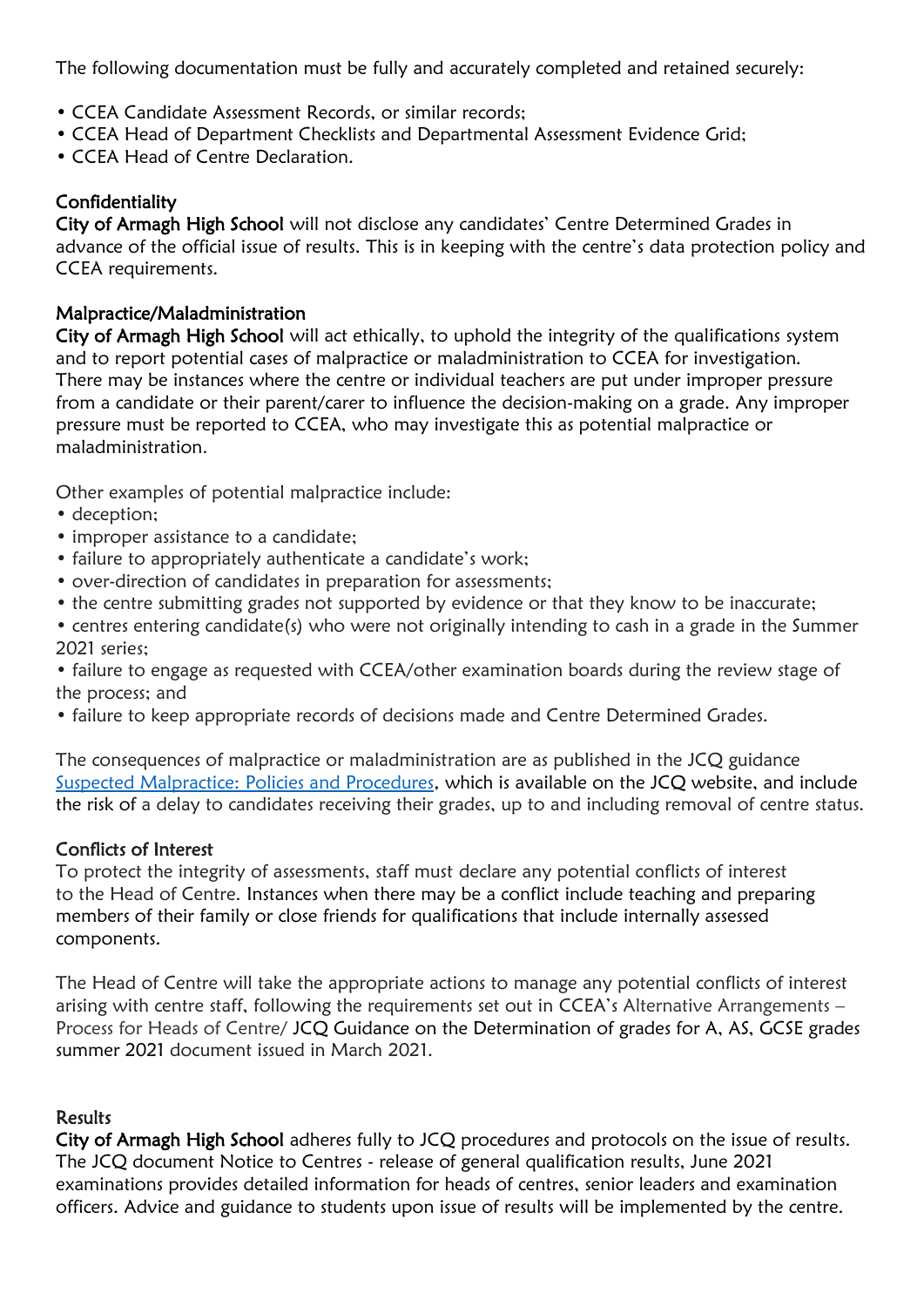City of Armagh High School will also carefully consider the requirements of their centre policies, particularly in relation to the separation of duties and personnel to ensure fairness in later process reviews and appeals.

#### Internal Appeals Procedure Relating to Centre Determined Grades

A written internal appeals procedure will be made available to permit candidates recourse in relation to the production of a Centre Determined Grade. City of Armagh High School's internal appeals procedure will be available for centre staff, candidates and parents at [www.cityofarmagh.org](http://www.cityofarmagh.org/) It will outline the roles and responsibilities for centre staff and provide clarity on the various steps in the internal procedure. The various steps of the internal appeals procedure will be time bound and in line with CCEA requirements. Candidates will be updated at each stage and will be informed in writing of the outcomes and recourse procedures.

#### Requirements as a JCQ Registered Centre

City of Armagh High School has reviewed and amended, where necessary, all assessment and examination-related policies and procedures in line with the [JCQ General Regulation for Approved](https://www.jcq.org.uk/wp-content/uploads/2020/09/Gen_regs_approved_centres_20-21_FINAL.pdf)  [Centred, 1st September 2020 to 31st August 2021](https://www.jcq.org.uk/wp-content/uploads/2020/09/Gen_regs_approved_centres_20-21_FINAL.pdf) to ensure appropriateness for the unique context of Summer 2021 qualifications.

Associated/Related Centre Documents- available on the school website or from school:

Acceptable Use Policy

Data protection policy

Assessment policy

School Policy and Guidance Booklet for pupils and parents in years 11 and 12 taking external examinations in 2021

Internal appeals procedure relating to Centre Determined Grades

JCQ Guidance on the Determination of grades for A, AS, GCSE grades summer 2021

JCQ Notice to Centres – release of general qualification results June 2021 examinations

GCSE, AS and A Level Awarding Summer 2021: Alternative Awarding Arrangements Technical Questions and Answers

GCSE, AS and A Level Awarding Summer 2021: Alternative Arrangements – Process for Heads of **Centre**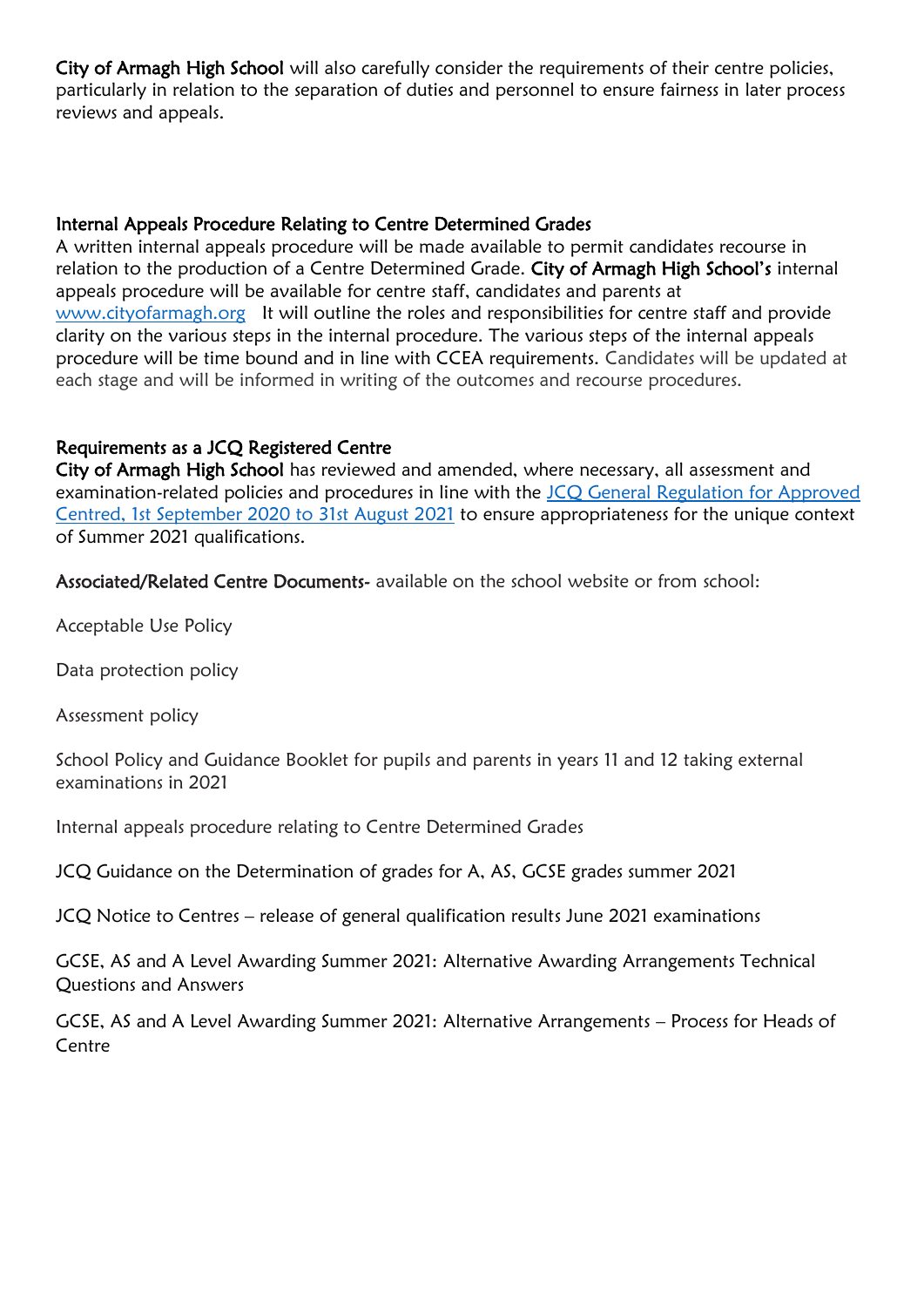## Appendix A – Subject specific evidence used to inform a holistic approach to Centre Determined Grading

| Subject                   | Evidence 1                   | Evidence 2                     | Evidence 3                                       | Evidence 4                 |
|---------------------------|------------------------------|--------------------------------|--------------------------------------------------|----------------------------|
|                           | Component 1A                 | Component 1B                   |                                                  |                            |
|                           | coursework -                 | coursework -                   |                                                  |                            |
|                           | completed Sept               | started Oct 2020               |                                                  |                            |
| Art and Design            | 19 - Feb 20                  |                                | Short timed test May 2021                        |                            |
|                           | Pupil portfolio              | Online test (Unit              |                                                  | Pupil portfolio            |
|                           | (Unit 1)                     | 2 Business                     | Pupil portfolio                                  | (Unit 4 Promoting a        |
| <b>Business</b><br>(BTEC) | Introducing<br>Business 25%) | Finance 25%)                   | (Unit 3 Enterprise in the<br>Business World 25%) | Brand 25%)                 |
|                           | Progress Review              | <b>CCEA</b> Assessment         |                                                  |                            |
| Child                     | Assessment                   | Resource May                   |                                                  |                            |
| Development               | March 2021                   | 2021                           | Controlled Assessment                            |                            |
|                           | Progress Review              | <b>CCEA</b> Assessment         |                                                  | <b>GCSE Mock Exam (Nov</b> |
| English                   | Assessment                   | Resource May                   |                                                  | 2020)                      |
| Language                  | March 2021                   | 2021                           | Controlled Assessment                            |                            |
|                           | Winter Exam                  | Progress Review                |                                                  |                            |
| English                   | December                     | Assessment                     |                                                  |                            |
| (Ascentis)                | 20202                        | March 2021                     | Live tests (April/May 2021)                      |                            |
|                           | Progress Review              |                                |                                                  |                            |
| <b>Essential Skills</b>   | Assessment                   | OCN Workbook                   |                                                  |                            |
| Communication             | March 2021                   |                                | Assessment May 2021                              |                            |
| <b>ESOL</b>               | Live test May<br>2021        | N/A                            | N/A                                              |                            |
|                           | Progress Review              | <b>CCEA</b> Assessment         |                                                  |                            |
| Food and                  | Assessment                   | Resource May                   |                                                  |                            |
| Nutrition                 | March 2021                   | 2021                           | Controlled Assessment                            |                            |
|                           |                              | Progress Review                |                                                  |                            |
|                           | Progress Review              | Assessment (sat                |                                                  |                            |
|                           | Assessment                   | in class March                 | <b>CCEA Assessment Resource</b>                  |                            |
| Geography                 | March 2021                   | 21)                            | May 2021                                         |                            |
|                           | Progress Review              | Past paper                     |                                                  |                            |
|                           | Assessment                   | questions April                | <b>CCEA</b> Assessment Resource                  |                            |
| History                   | March 2021                   | 2021                           | May 2021                                         |                            |
|                           | Online test                  | Pupil portfolio                |                                                  |                            |
|                           | (Unit 1 The<br>Online World  | (Unit 13 Website               | Pupil Portfolio                                  |                            |
| ICT (BTEC)                | 25%)                         | Development<br>Portfolio 50%)  | (Unit 3 A Digital Portfolio<br>25%)              |                            |
|                           | <b>GCSE Mock</b>             | Progress Review                |                                                  | <b>CCEA</b> Assessment     |
|                           | Exam (Nov                    | Assessment                     | Past Paper Assessment (sat                       | Resource May 2021          |
| Maths                     | 2020)                        | March 2021                     | in class May 2021)                               |                            |
|                           |                              | Progress Review                |                                                  |                            |
| Maths                     | Practice Paper               | Assessment                     |                                                  |                            |
| (Ascentis)                | Assessments                  | March 2021                     | Live tests (April/May 2021)                      |                            |
|                           | Talking and                  | Reading and                    | Intercultural                                    |                            |
| Modern                    | listening tasks              | writing tasks                  | communication research                           |                            |
| Languages:                | OCN pupil                    | OCN pupil                      | project completed in year                        |                            |
| French                    | portfolio                    | portfolio                      | 11                                               |                            |
|                           |                              | 2 sets of past                 |                                                  |                            |
| Modern                    | Progress Review              | Papers completed<br>in year 12 |                                                  |                            |
| Languages:                | Assessment                   | March/April                    | Assessment Resource May                          |                            |
| Polish                    | March 2021                   | 2021                           | 2021                                             |                            |
| Modern                    |                              | Past Paper                     |                                                  |                            |
| Languages:                | Progress Review              | Assessment April               | Assessment Resource May                          |                            |
| Portuguese                | Assessment                   | 2021                           | 2021                                             |                            |

## Centre Determined Grades – Subject specific evidence